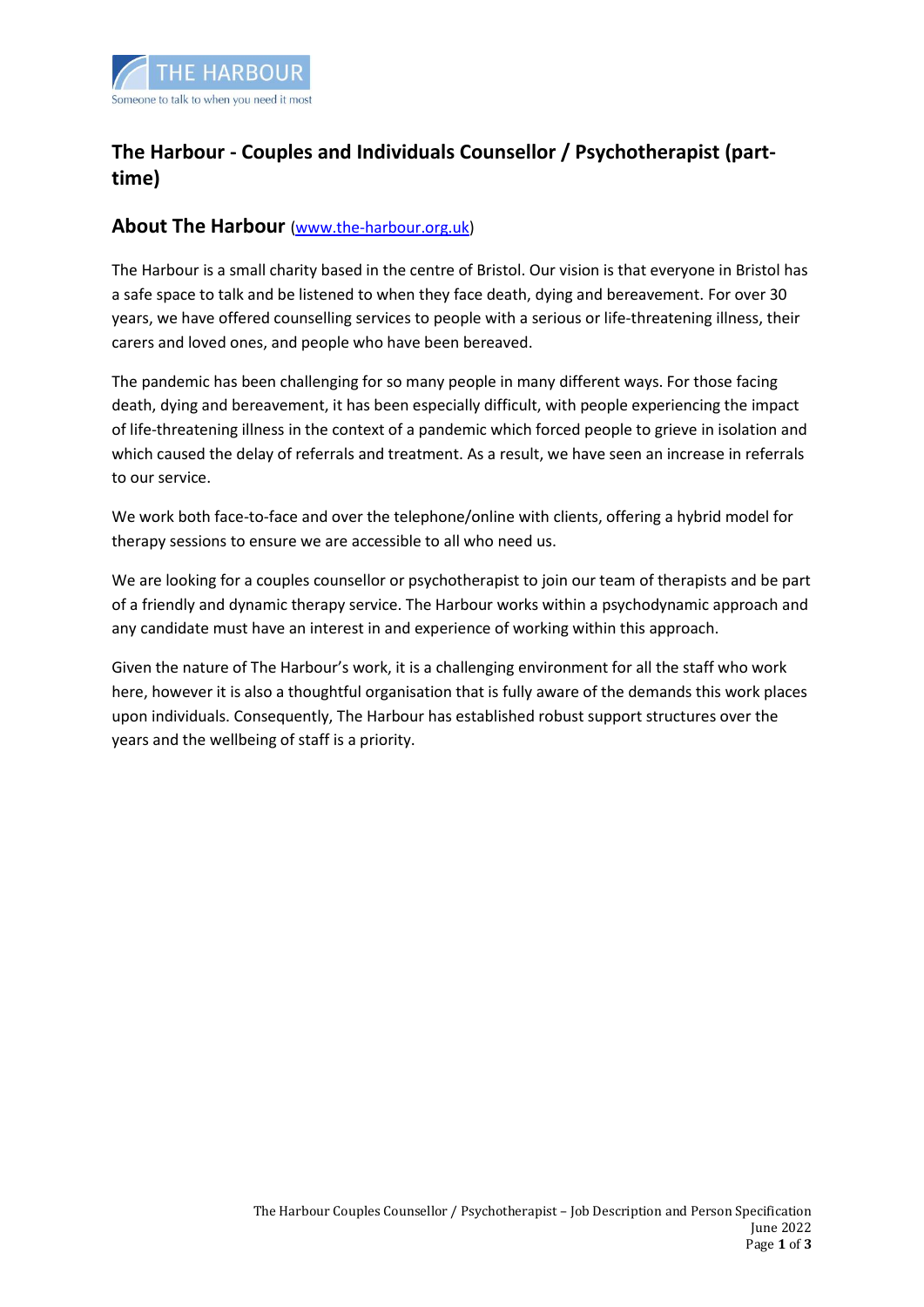

## **Job Description**

| Hours per week:         | 7.5                                                              |
|-------------------------|------------------------------------------------------------------|
| Salary:                 | £34, 579 FTE (approx. £7904 pro-rata)                            |
|                         | <b>Contract type:</b> Permanent (Subject to funding)             |
| <b>Reports to:</b>      | Clinical Lead                                                    |
| <b>Responsible for:</b> | Counselling / Psychotherapy sessions for couples and individuals |

This is an exciting opportunity for a couples counsellor or psychotherapist to work within a small, friendly and dynamic charity that makes a genuine difference to hundreds of people in Bristol each year.

The post holder will see couples and individuals for assessments and regular counselling sessions. In addition, you will be involved in a lively clinical team that meets regularly and contributes to the development of the organisation. You will also have the opportunity to work closely with the other couple therapist on the team and help to develop our work with couples.

The Harbour uses a psychodynamic approach and applicants must have an interest in and experience of this way of working.

## **KEY RESPONSIBILITIES**

- Deliver counselling or psychotherapy sessions to a caseload of up to 5 clients/couples per week.
- Carry out high quality assessments and write clear assessment reports.
- Maintain accurate and confidential notes and records using The Harbour's database (CIVI-CRM)
- Work with colleagues as part of the team and support, respect and collaborate with organisational requirements including away days and team meetings and clinical team meetings (held on Tuesday mornings).

## **PERSON SPECIFICATION**

### **Essential criteria**

- To have completed a BACP/UKCP/BPC accredited counselling or psychotherapy training with experience of working psychodynamically.
- Completed additional training in couple counselling/psychotherapy, including supervised clinical practice.